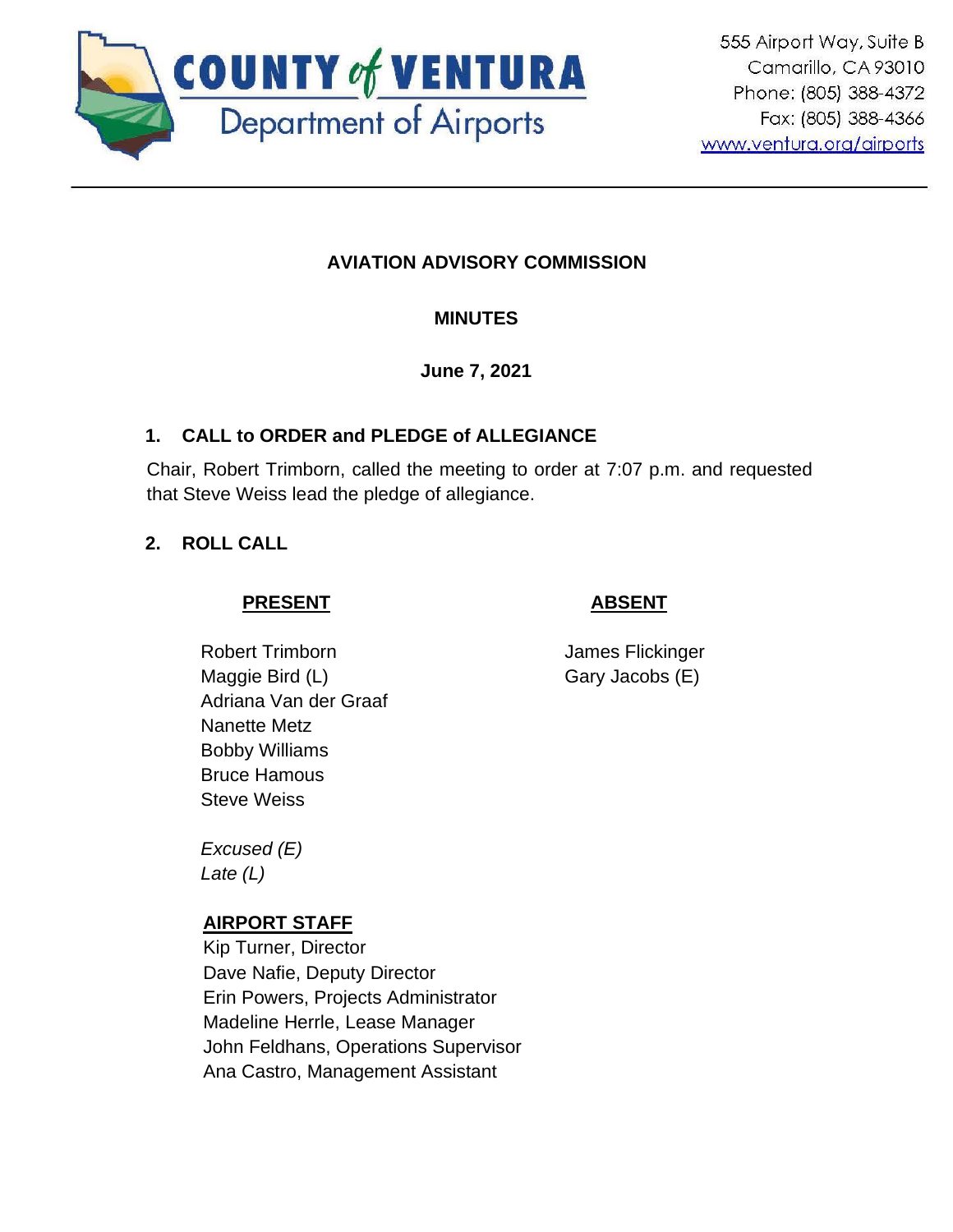**3. APPROVAL OF MINUTES – April 5, 2021**

*Steve Weiss moved to approve the April minutes and Bruce Hamous seconded the motion. All Commissioners voted in favor and the motion passed unanimously 6-0. Maggie Bird was absent for the vote.* 

**4. PUBLIC COMMENT -** Citizens wishing to speak to the Commission on an airport related item must fill out a speaker card and submit it to the secretary. Comments will be limited to a maximum of **three** minutes per item.

*Speaker cards for issues NOT on the agenda must be submitted before the end of the public comment period.* 

*Speaker cards for issues listed on the agenda must be presented before the item is up for consideration. Speakers will be called when the item is presented.*

Public comments heard.

#### **5. NEW BUSINESS**

**A. Subject: Approval of, and Authorization for the Director of Airports or Designee to Sign, the Commercial Account Right of Entry Agreement with Charter Communications Operating, LLC for Service at 295 Willis Ave., Camarillo, California**

#### **Recommendation:**

Staff requests that your Commission/Authority recommend that the Board of Supervisors (Board):

Approve, and authorize the Director of Airports or his designee to sign, the attached Commercial Account Right of Entry Agreement with Charter Communications Operating, LLC.

Director Kip Turner introduced the item and stated that lease manager Madeline Herrle will provide staff's report. Ms. Herrle provided a brief staff report. There were no comments by Commissioners.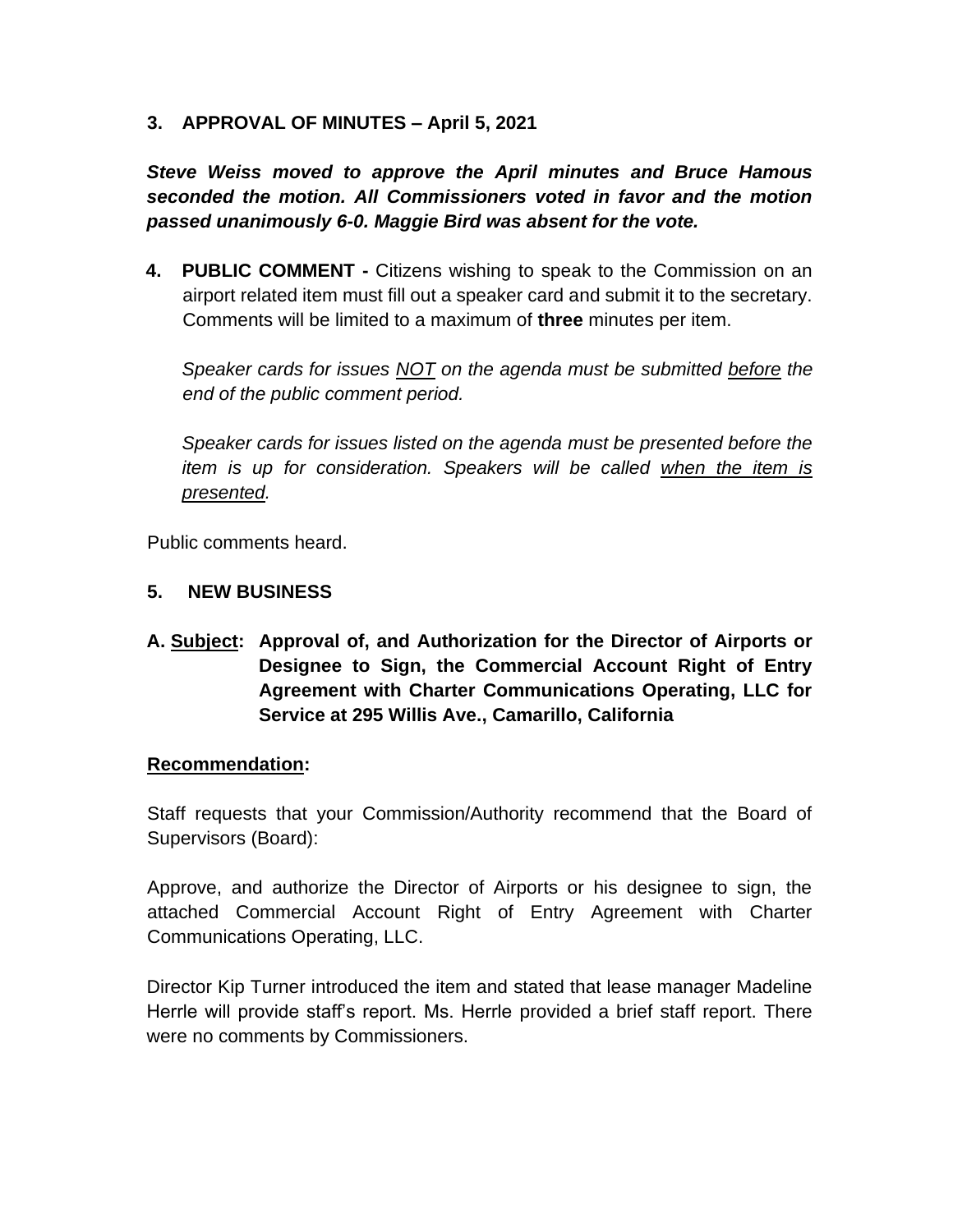*Steve Weiss moved to approve staff's recommendation and Bruce Hamous seconded the motion. All Commissioners voted in favor and the motion passed unanimously 6-0. Bruce Hamous was absent for the vote.* 

### **B. Subject: Authorization for the Director of Airports or Designee to Award Annual Consulting-Services Contracts for FY 2021-2022 and to Issue Work Orders Against These Contracts**

#### **Recommendations:**

Staff requests that your Commission/Authorities recommend that the Board of Supervisors (Board):

- 1. Authorize the Director of Airports, or his designee, to award annual consulting-services contracts for fiscal year 2021-2022 to the consultants listed in the Annual Consultant Services Contracts Summary (Exhibit 1) using a contract form negotiated in compliance with the County of Ventura Public Works Agency Project Processing Procedures Manual (an exemplar contract form is attached as Exhibit 2); and
- 2. Authorize the Director of Airports, or his designee, to issue work orders against such contracts for up to \$35,000 each project for planning of construction projects not yet approved by the Board, and for up to \$200,000 each work order for other services.

Director Kip Turner introduced the item and stated that projects administrator Erin Powers will provide staff's report. Ms. Powers stated that each fiscal year the department seeks to enter into several general on-call service type contracts to support projects at Camarillo and Oxnard airports. Ms. Powers explained that although contracts will be in place, no work is guaranteed to consultants and the airport is not obligated to issue work orders against the contracts. Fiscal impacts only occur when work requests are issued and services are needed. The department is seeking annual contracts for four companies which include Jviation, Coffman & Associates, Mead & Hunt, and Adams Companies. There were no comments by Commissioners.

*Adriana Van der Graaf moved to approve staff's recommendations and Steve Weiss seconded the motion. All Commissioners voted in favor and the motion passed unanimously 7-0.*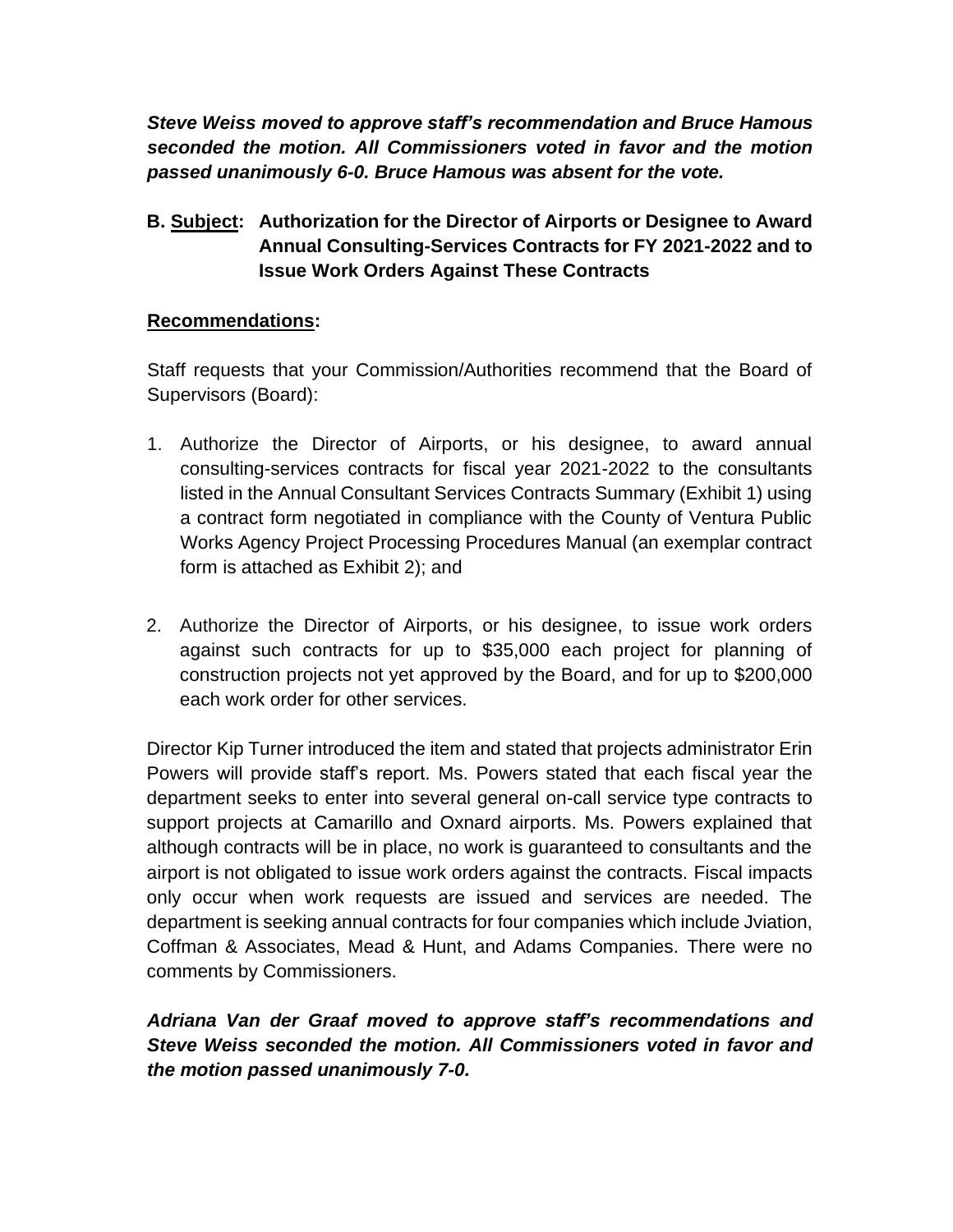# **C. Subject: Receive and File a Presentation from the Channel Islands Neighborhood Council Regarding Noise Concerns Surrounding Oxnard Airport**

### **Recommendation:**

Staff requests that your Commission/Authority receive and file a presentation from the Channel Islands Neighborhood Council regarding noise concerns surrounding Oxnard Airport.

Director Kip Turner stated that the Channel Islands Neighborhood Council made a request to present to the Aviation Advisory Commission and the Camarillo and Oxnard Airport Authorities regarding noise concerns. Deputy Director Dave Nafie stated that Steve Tannehill contacted him in November, 2020 to share concerns about noise and there has been regular dialogue since then. Mr. Nafie shared that Mr. Tannehill and his group will make the presentation. Walter Hagedom, Chair, Oxnard Shores Neighborhood Council shared opening remarks. Steve Tannehill, Committee Leader, CINC Airport Safety & Noise Committee began the presentation. David Cronshaw reviewed a specific example of a flight pattern. Mr. Tannehill concluded the presentation and Audrey Keller, Chair, Channel Islands Neighborhood Council shared closing remarks.

### *Report was received and filed.*

**D. Subject: Approval of the Department of Airports' Fiscal Year 2021-22 Rent and Fee Schedule, Effective July 1, 2021; Adoption of a Resolution Establishing Rents, Fees, and Insurance Requirements for the Department of Airports; Delegation of Authority to the County Executive Officer and the Director of Airports to Execute Leases, Subleases, Licenses, Permits, Special Use/Activity Permits, Operation Agreements, Extensions, Amendments, Consents, Termination Notices, and Unlawful Detainer Complaints in Accordance with the Provisions of the Schedule**

### **Recommendations:**

Staff requests that your Commission/Authorities recommend that the Board of Supervisors (Board):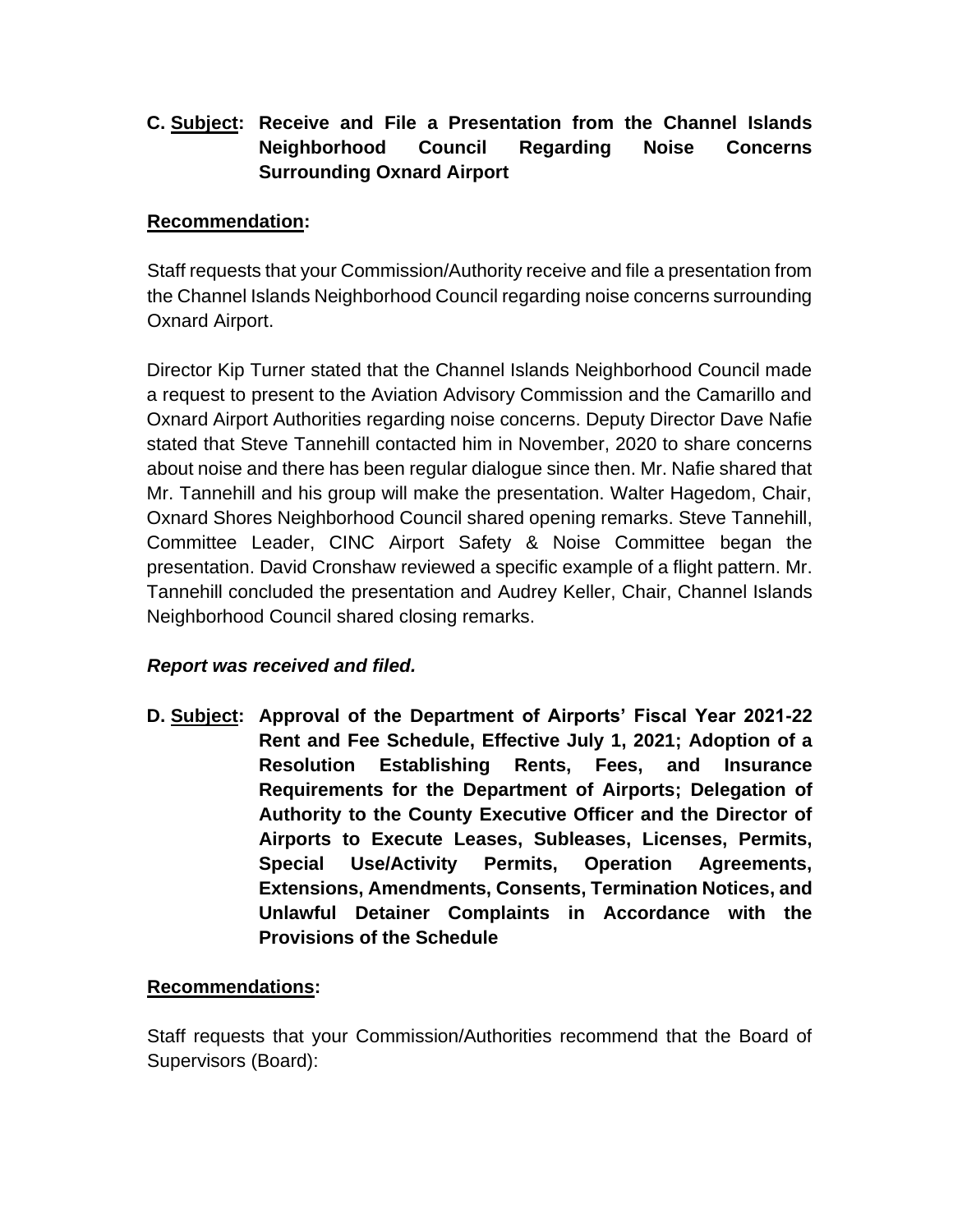- 1. Approve the Department of Airports' ("Department") FY 2021-22 Rent and Fee Schedule (Exhibit 1 is a clean version and Exhibit 2 is a legislative version with track changes), with an effective date of July 1, 2021; and
- 2. Authorize the County Executive Officer and the Director of Airports to execute certain leases, subleases, licenses, permits, special use/activity permits, operation agreements, extensions, amendments, consents, termination notices, and unlawful detainer complaints as described in section III of the attached resolution (pages 30-37 of Exhibit 1); and
- 3. Approve, adopt, and execute the resolution (pages 30-37 of Exhibit 1) establishing rents, fees, and insurance requirements for the Department.

Director Kip Turner introduced the item. Director Turner shared that the rates and fees have essentially remain unchanged for the third year in a row. Director Turner shared that Deputy Director Dave Nafie will review new fees that have been added to the Rent and Fee Schedule. Deputy Director Nafie shared that the new fees in FY 21-22 include a day-use fee for the corporate ramps at both Camarillo and Oxnard Airports, a fee to recover staff time/costs associated with third party development, and an administrative fee when a tenant initiates a new hangar lease or upgrades/changes their hangar. Mr. Turner and Mr. Nafie responded to questions and concerns about the new fees. Specifically, concerns about the administration fee and corporate ramp fee were noted.

*Steve Weiss moved to approve staff's recommendations and Bruce Hamous seconded the motion. Yes: Robert Trimborn, Maggie Bird, Adriana Van der Graaf, Bruce Hamous. No: Bobby Williams, Steve Weiss. Motion passed 4- 2. Nanette Metz was absent for the vote.* 

### **6. DIRECTOR'S REPORT**

Director Kip Turner pointed out that there is a potential conflict for the July meeting of the Aviation Advisory Commission. After polling Commissioners for their availability, Chair Robert Trimborn stated that the next meeting of the Commission would take place on July 7, 2021 at 7:00 p.m. Director Turner provided an update on the private hangar lease agreement. Per direction from the Airport Authorities, County Counsel has been working with Leslie McAdam who is a representative that the Camarillo Oxnard Hangar Owners and Tenants Association put forth as one of their speakers during the March meeting of the Airport Authorities. County Counsel and Ms. McAdam have been making progress on section 39 of the lease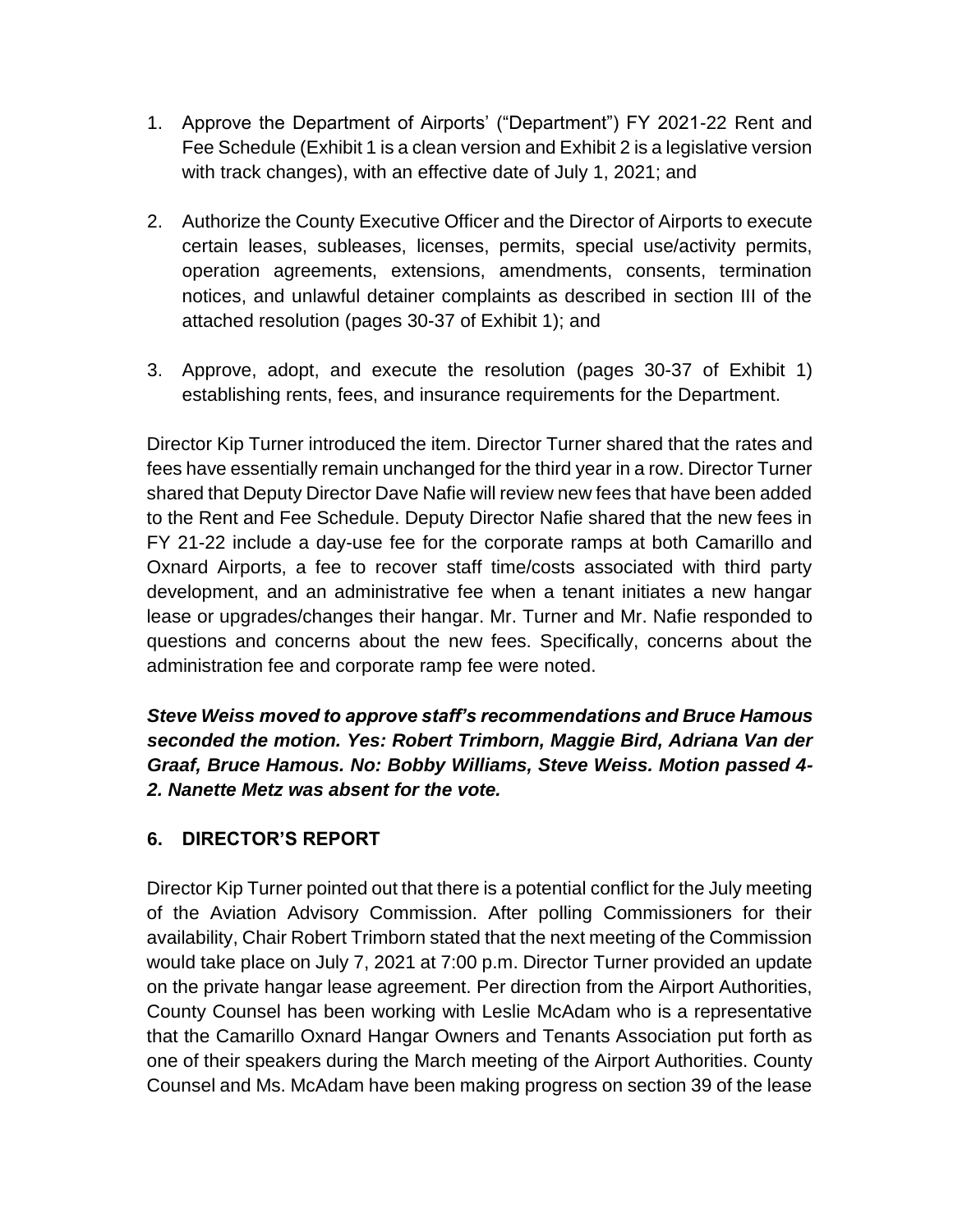agreement therefore the department anticipates bringing the lease agreement before the Commission and Airport Authorities in July. Director Turner shared that Western Cardinal assigned their lease to AVEX and the documents were executed on May 28, 2021.

Regarding the northeast hangar development at Camarillo Airport, 13 out of the 41 hangars have been leased as of June 3, 2021. Regarding the Oxnard Airport runway and taxiway reconstruction project, the third tenant workshop scheduled on June 15, 2021 has been postponed to June 29, 2021 because the grant has not been finalized with the Federal Aviation Administration. Construction will start no earlier than July 26, 2021. Regarding the master plan update, this effort has been paused so the department can focus on more community engagement over the next several months. Director Turner shared that the department has been watching the centerline of the runway at Camarillo Airport due to severe cracking. The department has asked the engineers to put together a scope of work to address the centerline issue. When the work begins it is anticipated to be a three day project. Director Turner also shared the department has been repaid by all tenants who utilized the rent deferral program that was previously offered as a result of the pandemic. Director Turner reminded the Commission that the venue for these meetings will be the Oxnard Airport terminal when in-person meetings resume.

# **7. REPORTS**

Monthly Activity Report – March, April 2021 Monthly Noise Complaints – March, April 2021 Consultant Reports – March, April 2021 Airport Tenant Project Status – May 2021 Project Status – May 2021 Meeting Calendar

### *Reports were received and filed.*

# **8. CORRESPONDENCE**

Letter dated April 7, 2021 from Madeline Herrle to Justin Guan, Federal Aviation Administration re: Application for Conveyance of Surplus Property; Camarillo Airport – 275 Skyway Drive, Camarillo, CA; GSA Control No 9-X-CA-0410 AO; DHS Ice Building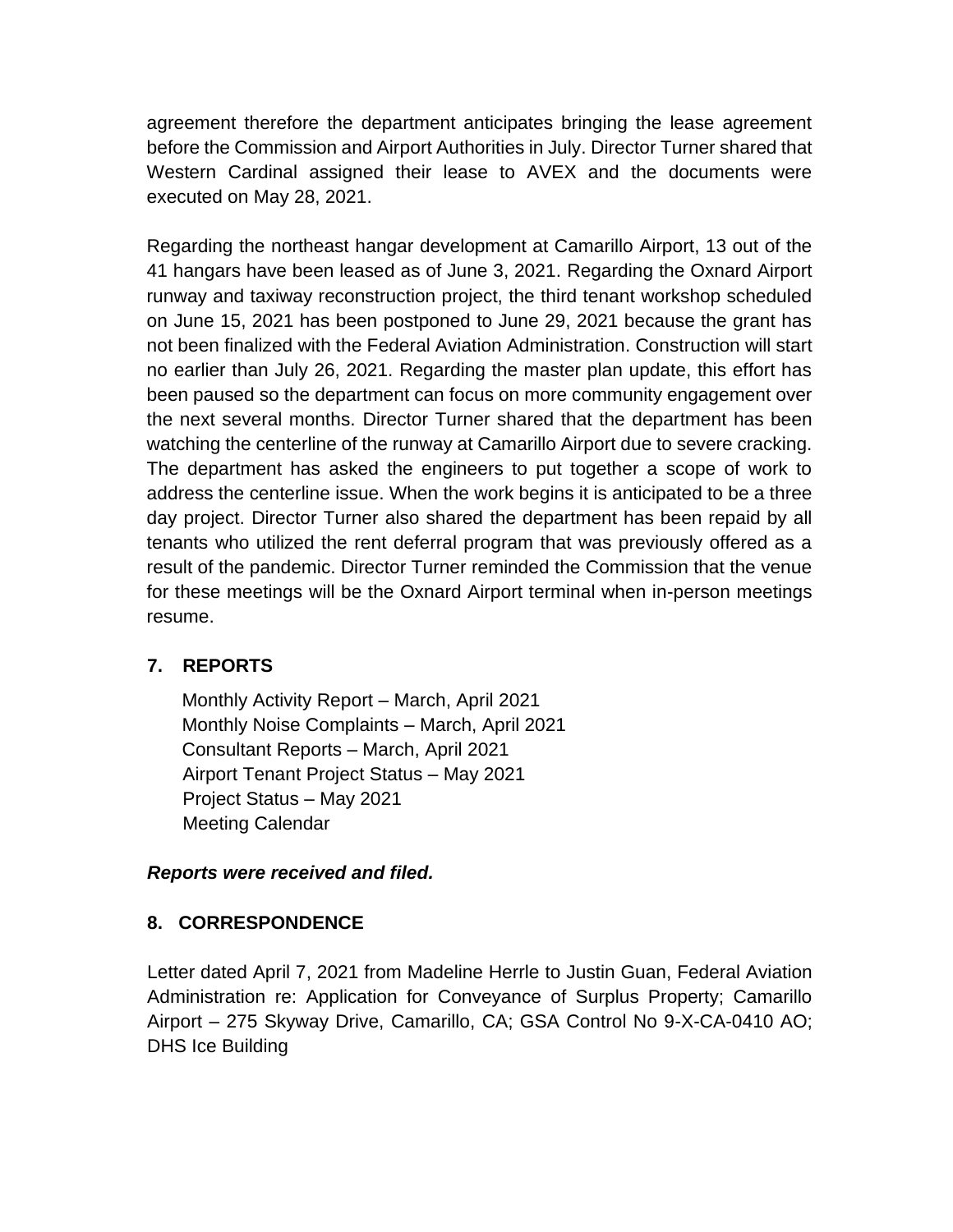Letter dated April 13, 2021 from Kip Turner to Greg Ramirez, City of Camarillo re: Agreement Between County of Ventura and City of Camarillo Pertaining to Camarillo Airport Development and Surrounding Land Use

Notice re: Oxnard Airport Runway 7-25, Taxiway Connectors, and Parallel Taxiway Pavement Reconstruction Project Tenant Workshop #3 on May 25, 2021

A Message from the Director of Airports dated May 26, 2021 from Kip Turner re: Camarillo and Oxnard Airport Master Plan Update

Notice re: Oxnard Airport Runway 7-25, Taxiway Connectors, and Parallel Taxiway Pavement Reconstruction Project Tenant Workshop #3 Rescheduled on June 15, 2021

### *Correspondence was received and filed.*

### **9. COMMISSION COMMENTS**

Commissioner Steve Weiss stated a concern about the precedent that was set by allowing the neighborhood councils to speak beyond the three minutes normally given to each speaker during public comment. Regarding the concerns raised by the neighborhood council, Mr. Weiss expressed that department staff could meet with the groups and the flight schools to see how some of the noise issues can be mitigated. Additionally, Mr. Weiss recommended that the department host a series of workshops on this item, summarize the final thoughts, and report those findings back to the Commission.

Commissioner Bobby Williams concurred with Commissioner Weiss' comments regarding addressing the noise concerns. Mr. Williams stated that the department could speak with the tower and look into using right traffic at Oxnard Airport as proposed by the neighborhood councils.

Commissioner Adriana Van der Graaf also stated a concern about the extensive presentation given by the neighborhood councils and the precedent it sets. Ms. Van der Graaf was surprised to hear about all of the noise complaints as compared to the noise reports the Commission receives. She requested that staff address the discrepancies between the noise complaints that were shared and what has been captured in the monthly noise reports. She stated that this could be done at a future meeting. Ms. Van der Graaf shared that the department also